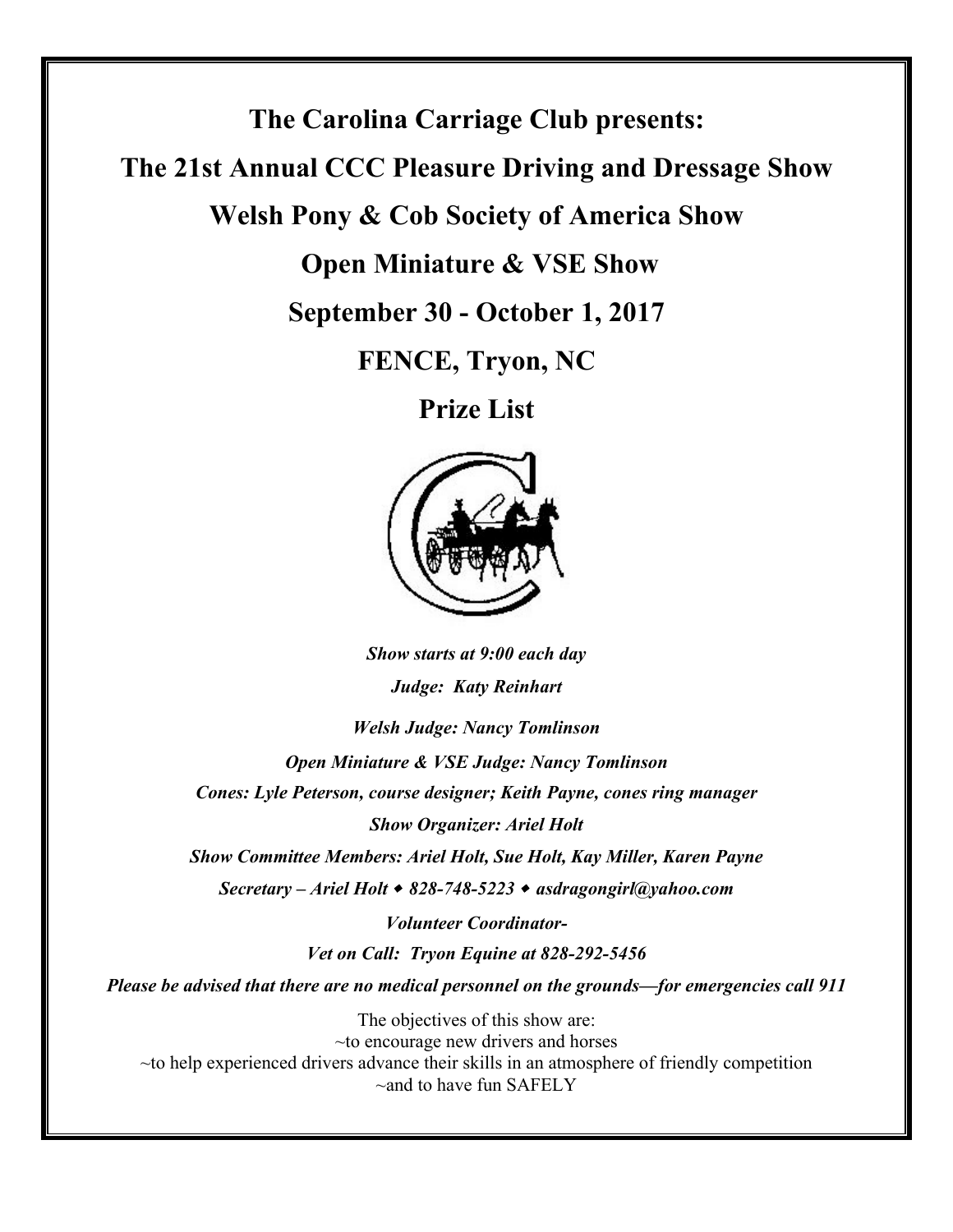# **NOTES ON CLASSES:**

- •The Combined Test consists of the Dressage Test and the Timed Obstacle Class. Entry fee is reduced when entering the Combined Test.
- •We are offering a Dressage Test of Choice. Test(s) are in a 40 x 80 meter arena. You may sign up for one, two or three Dressage tests…just list the test(s) on the entry form. Classes will be divided/combined depending on the entries for each class. You may drive the same test twice but only the first test counts toward a ribbon, the second test is HC.
- •Obstacle classes will be run concurrently with Ring Classes. Combined Test Drivers will have right of way in the Timed Obstacle Class.
- •Green Horse or Pony or VSE is in  $1<sup>st</sup>$  year or  $2<sup>nd</sup>$  year of Competition.
- •Green Driver (Novice Whip) has no more than two years of driving experience.
- •Multiples may enter any class that does not have a specific class assigned for them. They will show as either horse or pony or VSE for obstacle classes.
- •Drive and Ride will do a pleasure driving class and then have 20 minutes to return to the ring and ride (walk, trot, canter). Open to horses and riding ponies.
- •Concours d'elegance judged throughout the show.
- •**WPCSA** (Welsh Pony & Cob) Breed Classes require **SEPARATE ENTRY FORM** for their classes You will need to include copy of your breed registration with entry in order to qualify.
- Open Miniature Show: No youth under 14 may show a stallion. Hunter horses must be 3 years old. Obstacle horses must be 1 year old.
- •**Management reserves the right to split or combine classes as entries warrant.**

| <b>CCC Classes Championship &amp; Reserve</b> | <b>Requirements for Awards/Championships</b>                            |  |  |  |
|-----------------------------------------------|-------------------------------------------------------------------------|--|--|--|
|                                               | Note: excludes breed classes in points totals                           |  |  |  |
| Pleasure Champion (Horse/Pony/VSE combined)   | Turnout, Working (any), Reinsmanship and SuperReinsmanship (must        |  |  |  |
|                                               | participate in all four classes)                                        |  |  |  |
| Obstacles Champion (Horse/Pony/VSE combined)  | Timed Obstacles, Reverse Psychology, Gambler's Choice, Scurry (must     |  |  |  |
|                                               | participate in all four classes)                                        |  |  |  |
| Green Champion (Horse/Pony/VSE combined)      | Turnout, Green Working OR Green Driver, Reinsmanship, Timed             |  |  |  |
|                                               | Obstacles (must participate in all four classes)                        |  |  |  |
| Overall Show Champion Horse                   | Must do Turnout, one Working (any), Reinsmanship, Super                 |  |  |  |
|                                               | Reinsmanship, minimum of two Obstacles classes (most points earned      |  |  |  |
|                                               | at show, so more classes mean more points)                              |  |  |  |
| Overall Show Champion Pony                    | Must do Turnout, one Working (any), Reinsmanship, Super                 |  |  |  |
|                                               | Reinsmanship, minimum of two Obstacles classes (most points earned      |  |  |  |
|                                               | at show, so more classes mean more points)                              |  |  |  |
| Overall Show Champion VSE                     | Must do Turnout, one Working (any), Reinsmanship, Super                 |  |  |  |
|                                               | Reinsmanship, minimum of two Obstacles classes (most points earned      |  |  |  |
|                                               | at show, so more classes mean more points). Mini in-hand classes do     |  |  |  |
|                                               | not count toward overall show champion.                                 |  |  |  |
|                                               |                                                                         |  |  |  |
| <b>Special Awards</b>                         |                                                                         |  |  |  |
| CCC High Point                                | Dewitt C. Miner, Jr. Perpetual Trophy award for most points accrued for |  |  |  |
|                                               | CCC member                                                              |  |  |  |
| Secretary's Award for first complete entry    | First complete entry without changes other than adding classes          |  |  |  |
| Concours d'elegance                           | To be judged throughout the show                                        |  |  |  |
|                                               |                                                                         |  |  |  |
| <b>Breed Awards</b>                           |                                                                         |  |  |  |
| American Miniature Horse Registry (AMHR)*     | Accumulated points from ALL classes, including Dressage                 |  |  |  |
| American Shetland Pony Club (ASPC)*           | Accumulated points from ALL classes, including Dressage                 |  |  |  |
| Mountain and Moorland*                        | Accumulated points from ALL classes, including Dressage                 |  |  |  |
| Welsh High Point Award*                       | Accumulated points from ALL non-Welsh classes, including Dressage       |  |  |  |
| American Morgan Horse Association             | Accumulated points from ALL classes, including Dressage                 |  |  |  |

## **Championship, Reserve, Breed & Special Awards**

*\* Must send in a copy of registration papers to qualify for a breed award.*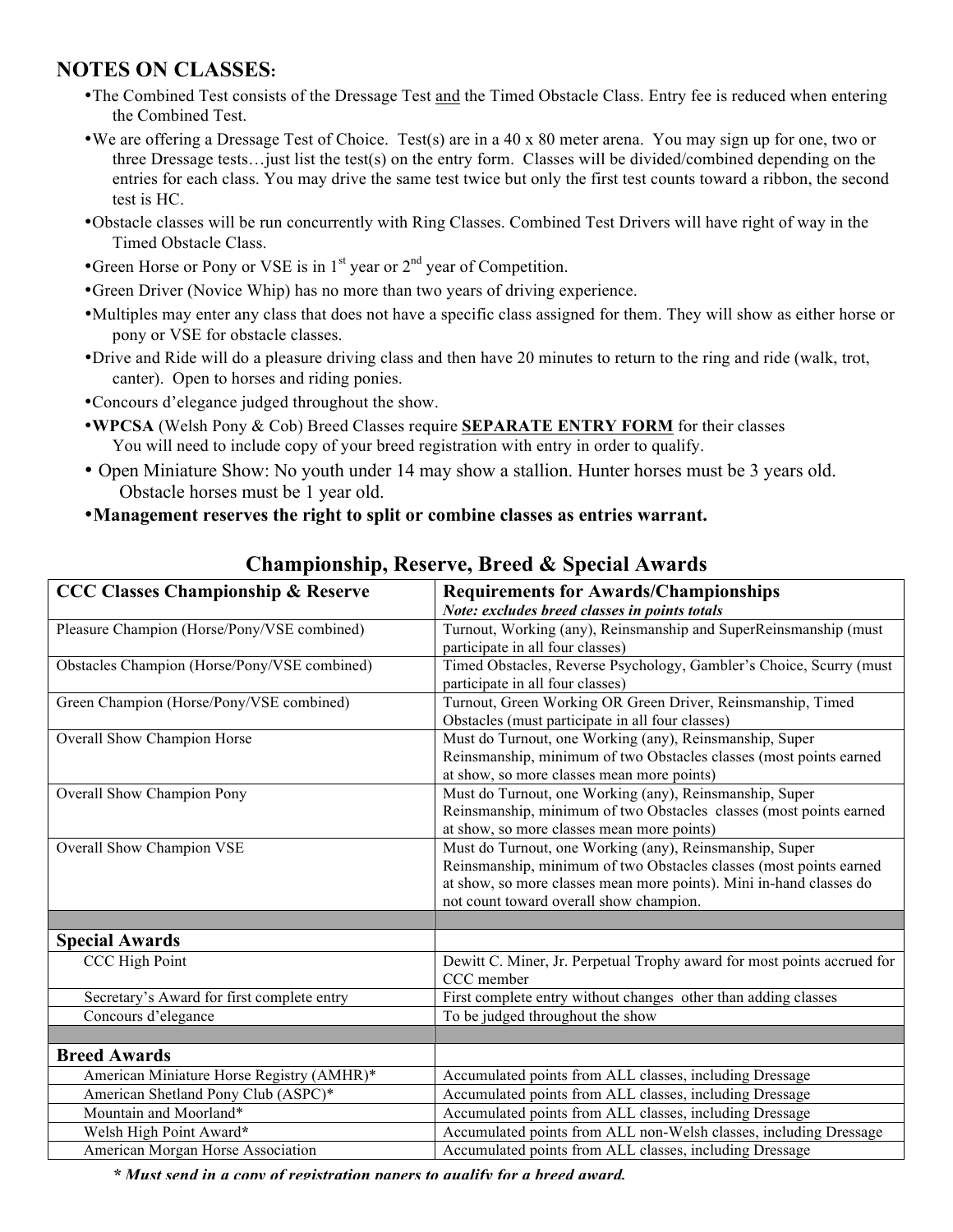| Placing                 | 6 or more in class | 5 in class | 4 in class | 3 in class | 2 in class | 1 in class |
|-------------------------|--------------------|------------|------------|------------|------------|------------|
| 1 <sup>st</sup>         | 6 points           | 5 points   | 4 points   | 3 points   | 2 points   | point      |
| $\gamma$ <sup>nd</sup>  | 5 points           | 4 points   | 3 points   | 2 points   | point      |            |
| 2rd                     | 4 points           | 3 points   | 2 points   | point      |            |            |
| $\varDelta^{\text{th}}$ | 3 points           | 2 points   | point      |            |            |            |
| $\zeta$ <sup>th</sup>   | 2 points           | point      |            |            |            |            |
| $6^{\text{th}}$         | l point            |            |            |            |            |            |

**Points for all regular classes assigned as follows:**

## **General Rules and Things to Know:**

- Grounds open at 3:00 pm on Friday (no early arrivals permitted otherwise we get charged a full day's show ground usage fee).
- This Show will be conducted following ADS Rules and guidelines. The judge's decision will be final.
- All participants must sign Liability Waivers and anyone riding in a carriage must sign a waiver.
- **Children must wear protective headwear** while in a carriage.
- A copy of current Coggins test must be sent with entry or presented at the show before a number is assigned.
- A safety check is required before participating in the obstacle class (form in your packet). You may have a safety check before participating in pleasure classes or Dressage at your option.
- The safety check will be conducted at the Wheel Measuring Station.
- Changes of vehicle/equipment are permitted with the same Whip and horse but a safety inspection and wheel measurement must be done if entered in an obstacle class with this different vehicle.
- All dogs MUST be on leash at ALL times (except for Carriage Dog Class) and must be under control. Fine for each infraction is \$25.00.

### *There will be an approximately 1 hour lunch break on Saturday. There will be no lunch break on Sunday. At the conclusion of the show during the awards ceremony there will be a buffet lunch free to all competitors, \$10 per guest to be paid upon competitor check-in or may be paid at the buffet line.*

*Refreshments available on grounds— Foothills Mountain Bar-B-Que for breakfast & lunch on Saturday, Breakfast only on Sunday*

# **Entry and Stabling Fees**

### **Entry Fees –**

If postmarked by September 25, 2017: \$15.00 for each ring/cones class, \$25 per class for Dressage, \$35 for Combined test. Open Mini Show classes \$10 each. After September 25, 2017 \$20 charged for late entry fee. No extra fee for additions or changes.

### **Cancellation:**

\$15 office fee withheld for no-show/withdrawals prior to September 25. After September 25, half of the entry fees refunded with a note from your vet, all stabling and grounds fees refunded.

**Grounds Fee for the day:** \$10 per day for Competitors working out of their trailer or non-competing horses/ponies schooling on the grounds.

**Camping Fees: --**\$30 per day or any part thereof, includes electricity and water. **Limited availability**. Only campers are allowed in camping area—no day horse trailers.